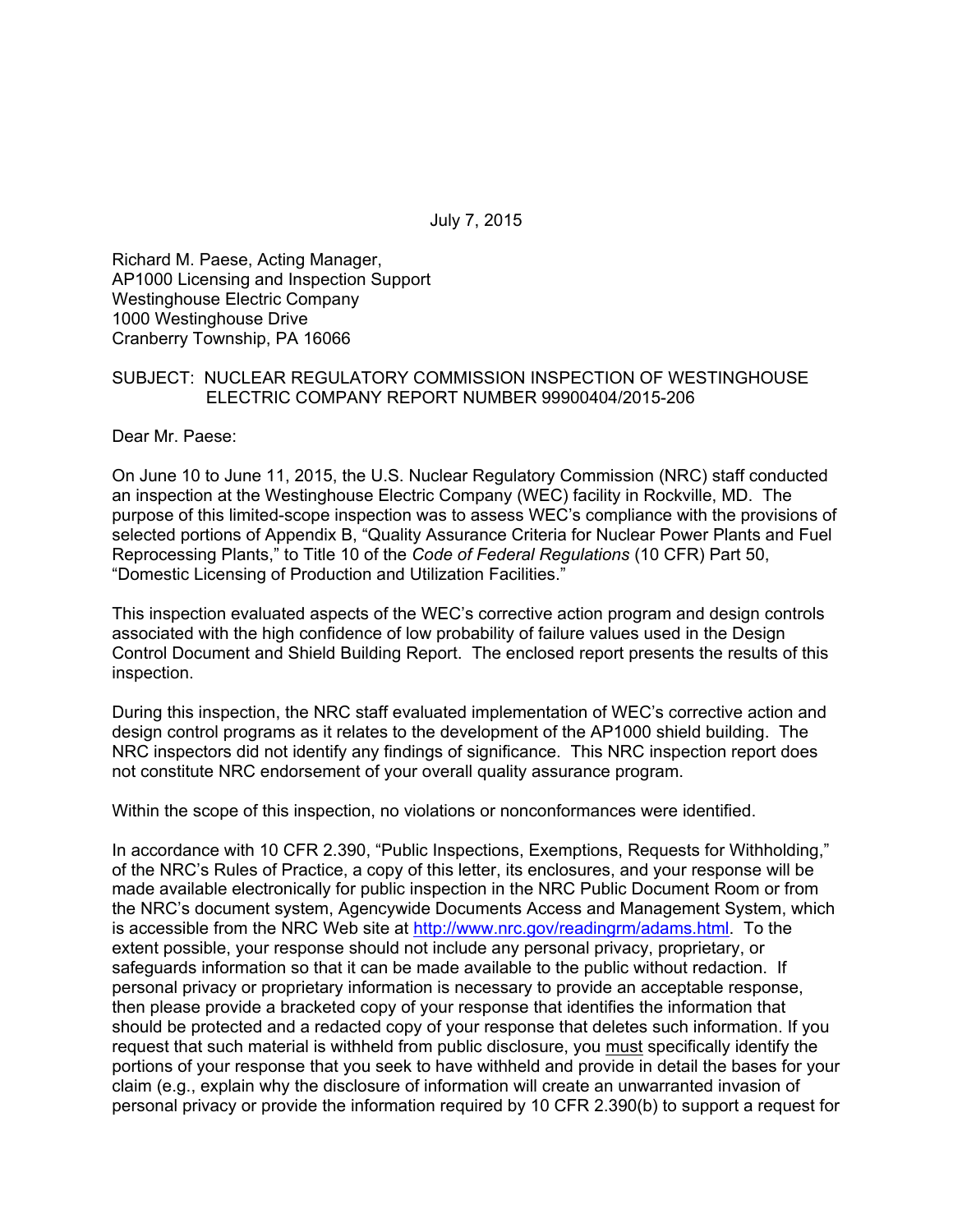R. Paese -2-

withholding confidential commercial or financial information). If safeguards information is necessary to provide an acceptable response, please provide the level of protection described in 10 CFR 73.21, "Protection of Safeguards Information: Performance Requirements."

Sincerely,

Kerri A. Kavanagh, Chief **/RA/**  Quality Assurance Vendor Inspection Branch Division of Construction Inspection and Operational Programs Office of New Reactors

Docket No.: 99900404

Enclosures:

1. Inspection Report No. 99900404/2015-206 and Attachment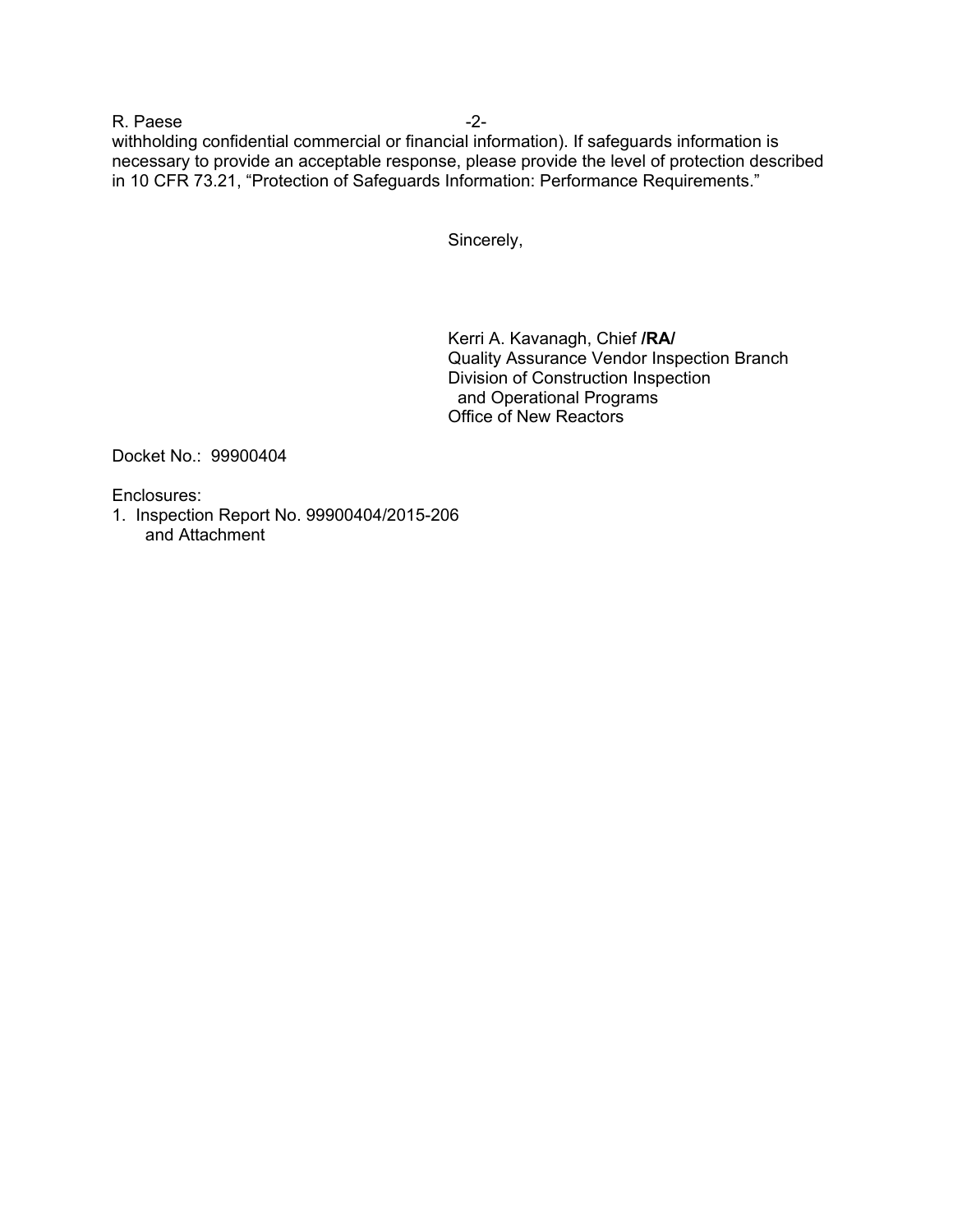R. Paese - 2 -

#### **DISTRIBUTION**:

ASakadales ERoach RRasmussen paeserm@westinghouse.com

| <b>ADAMS Accession No.: ML15180A061</b> |  | <b>NRO-002</b> |
|-----------------------------------------|--|----------------|
|-----------------------------------------|--|----------------|

|             | <b>OFFICE</b>   NRO/DCIP/QVIB   NRO/DCIP/QVIB |            | NRO/DCIP/QVIB |
|-------------|-----------------------------------------------|------------|---------------|
| <b>NAME</b> | AArmstrong                                    | PPrescott* | KKavanagh     |
| DATE        | 06/30/2015                                    | 06/30/2015 | 07/07/2015    |
|             |                                               |            |               |

 **OFFICIAL RECORD COPY**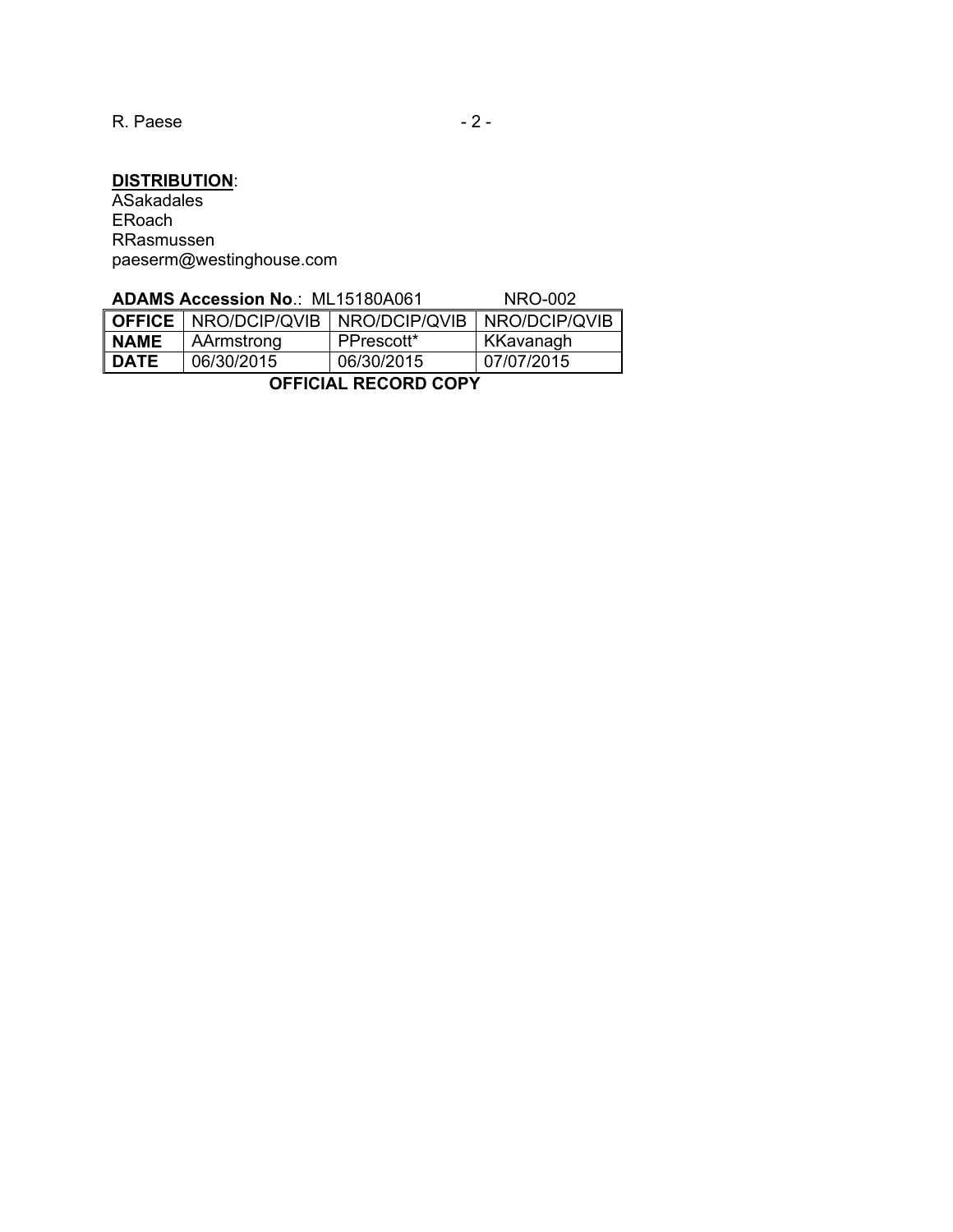### **U.S. NUCLEAR REGULATORY COMMISSION OFFICE OF NEW REACTORS DIVISION OF CONSTRUCTION INSPECTION AND OPERATIONAL PROGRAMS VENDOR INSPECTION REPORT**

| Docket No.:                       | 99900404                                                                                                                                                                                                                                                             |
|-----------------------------------|----------------------------------------------------------------------------------------------------------------------------------------------------------------------------------------------------------------------------------------------------------------------|
| Report No.:                       | 99900404/2015-206                                                                                                                                                                                                                                                    |
| Vendor:                           | <b>Westinghouse Electric Company</b><br>1000 Westinghouse Drive<br>Cranberry Township, PA 16066                                                                                                                                                                      |
| <b>Vendor Contact:</b>            | Richard M. Paese, Acting Manager,<br>AP1000 Licensing and Inspection Support<br><b>Westinghouse Electric Company</b><br>1000 Westinghouse Drive<br>Cranberry Township, PA 16066<br>Email: paeserm@westinghouse.com                                                   |
| <b>Nuclear Industry Activity:</b> | Westinghouse Electric Company, LLC, located at 1000<br>Westinghouse Drive, Cranberry Township, PA 16066, whose<br>scope of supply includes but not limited to safety-related design of<br>the shield building to the current US AP1000 plants under<br>construction. |
| <b>Inspection Dates:</b>          | June 10 - 11, 2015                                                                                                                                                                                                                                                   |
| <b>Inspection Team Leader:</b>    | Paul Prescott, NRO/DCIP/QVIB                                                                                                                                                                                                                                         |
| Inspectors:                       | Aaron Armstrong, NRO/DCIP/QVIB                                                                                                                                                                                                                                       |
| Approved by:                      | Kerri A. Kavanagh, Chief<br>Quality Assurance Vendor Inspection Branch<br>Division of Construction Inspection<br>and Operational Programs<br><b>Office of New Reactors</b>                                                                                           |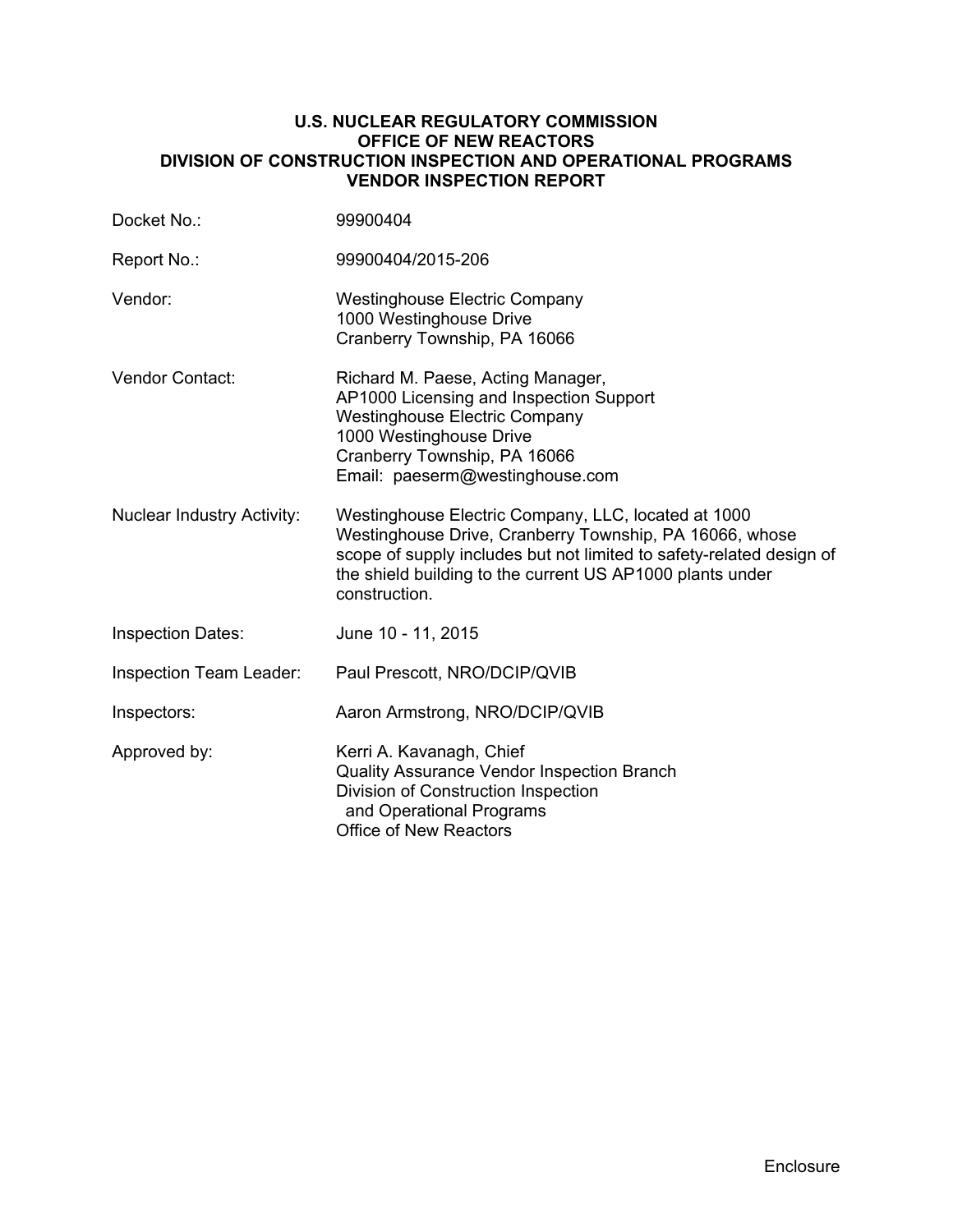# **EXECUTIVE SUMMARY**

# Westinghouse Electric Company 99900404/2015-206

The U.S. Nuclear Regulatory Commission (NRC) staff conducted this vendor inspection to verify that Westinghouse Electric Company, LLC (hereafter referred to as WEC), implemented an adequate quality assurance (QA) program that complies with the requirements of Appendix B, "Quality Assurance Criteria for Nuclear Power Plants and Fuel Reprocessing Plants," to Title 10 of the *Code of Federal Regulations* (10 CFR) Part 50, "Domestic Licensing of Production and Utilization Facilities." The inspectors conducted this inspection at the WEC facility in Rockville, MD, on June 10-11, 2015.

This inspection specifically evaluated aspects of the WEC's corrective action program and design controls associated with the high confidence of low probability of failure (HCLPF) values used in the Design Control Document (DCD) and Shield Building Report.

The following regulation served as the bases for this NRC inspection:

• Appendix B to 10 CFR Part 50

The inspectors used Inspection Procedure 43002, "Routine Inspections of Nuclear Vendors," dated July 15, 2013.

The information below summarizes the results of this inspection.

### Corrective Actions Associated with the HCLPF Values used in the DCD and Shield Building Report

The inspectors determined that WEC's implementation of their policies and procedures for the corrective actions associated with the HCLPF values used in the DCD and Shield Building Report satisfy the regulatory requirements set forth in Criterion XVI, "Corrective Action," and Criterion III, "Design Control," of Appendix B to 10 CFR Part 50 and the associated quality assurance programmatic controls described in the Westinghouse AP1000 "Design Certification Document," Revision 19, Chapter 17, "Quality Assurance." No findings of significance were identified.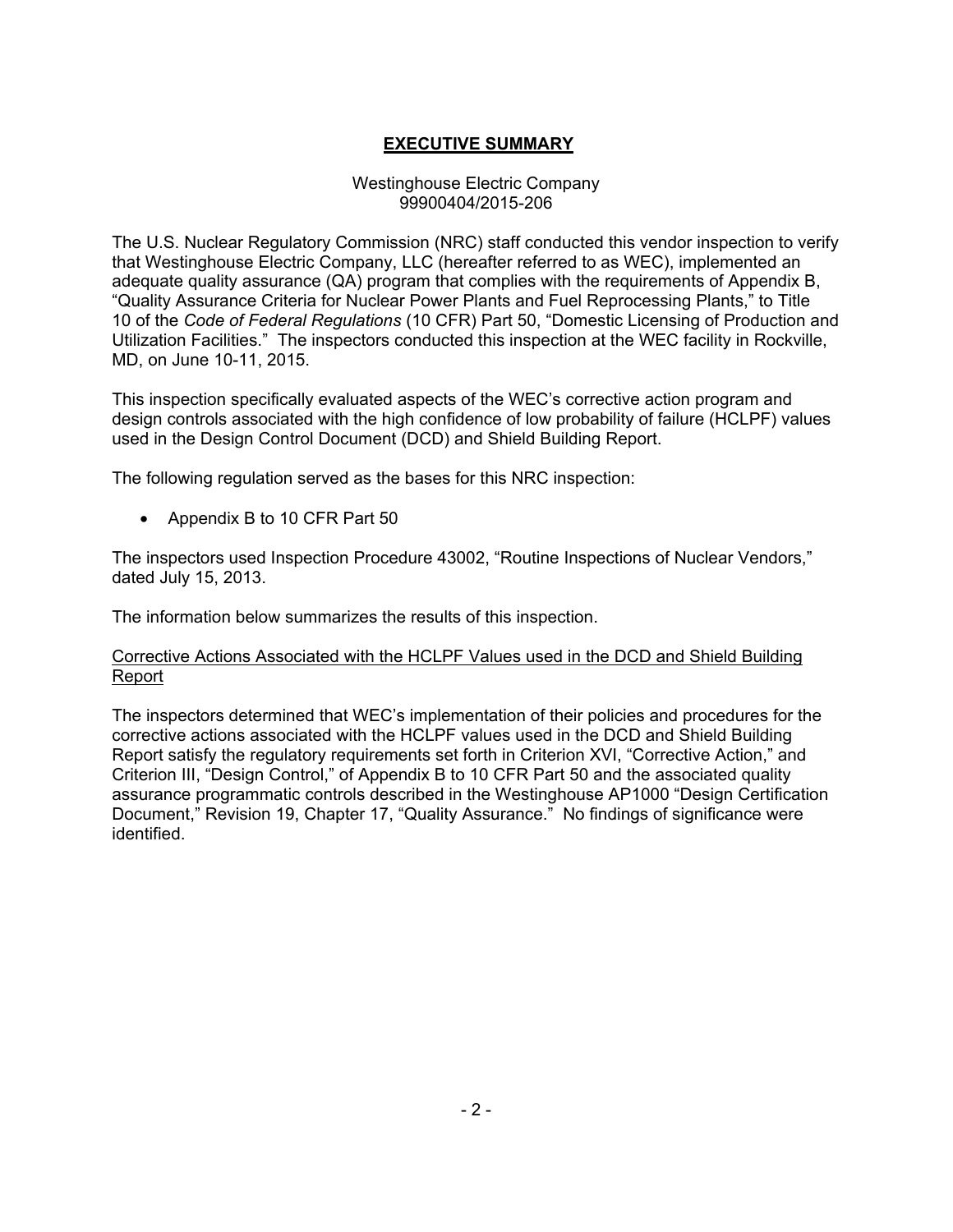# REPORT DETAILS

### 1. Corrective Actions Associated with the HCLPF Values used in the AP1000 DCD and Shield Building Report

### a. Inspection Scope

The NRC inspection team reviewed WEC's policies and procedures that govern the implementation of the corrective action and design control programs to verify compliance with requirements in Criterion XVI, "Corrective Action," and Criterion III, "Design Control," of Appendix B to 10 CFR Part 50.

The NRC inspection team focused on verifying adequate corrective action and design implementation controls associated with the HCLPF<sup>1</sup> values used in the AP1000 DCD and Shield Building Report.

Specifically, the inspectors reviewed WEC's procedures, controlling guidance documents and interviewed WEC personnel responsible for evaluating the seismic margin HCLPF values of the shield building. The NRC inspection team also reviewed WEC's proposed causal factors and corrective actions for the difference in the HCLPF values for the Shield Building in Table 19.55-1 of the AP1000 DCD and those in the latest seismic margin calculation or the latest design report for the Shield Building.

### b. Observations and Findings

 $\overline{a}$ 

The NRC inspection team evaluated the associated corrective actions for Corrective Action Program and Learning system (CAPAL) Number 100013160, "AP1000 DCD Revision 19, Table 19.55-1 Discrepancies in Shield Building HCLPF Values." The CAPAL identified that the NRC staff noted that WEC had not re-evaluated the HCLPF values consistent with the Shield Building re-analysis results that were documented in Appendix L of Document No. APP-1200-S3R-003, Revision 4, "Design Report for the AP1000 Enhanced Shield Building," dated June 2011. These values differed from those documented in Table 19.55-1 of the Design Control Document, Revision 19, "AP1000 Design Control Document," Chapter 19, "Probabilistic Risk Analysis," Section 19.55, "Seismic Margin Analysis."

In response, WEC updated the calculations in Engineering & Design Coordination Report (E&DCR) No. APP-PRA-GEF-005, Revision 0, "Update Calc APP-PRA-GSR-002, Revision 7 with the new Shield Building HCLPF Values," dated June 9, 2015. The E&DCR calculations used updated design information which considered thermal and seismic loads. The thermal loading that was applied to the Shield Building is the temperature difference between the outside and inside surfaces. WEC's subject matter experts (SMEs) determined that due to the outside air being drawn by passive containment, cooling air flow provides no significant thermal loads. However, WEC determined that the thermal and seismic loads in these regions are acceptable when compared to the American Concrete Institute (ACI) design code requirements.

 $1$  HCLPF is an earthquake magnitude at which a structure, system, or component is predicted with 95% confidence to have a failure probability of 5% or less.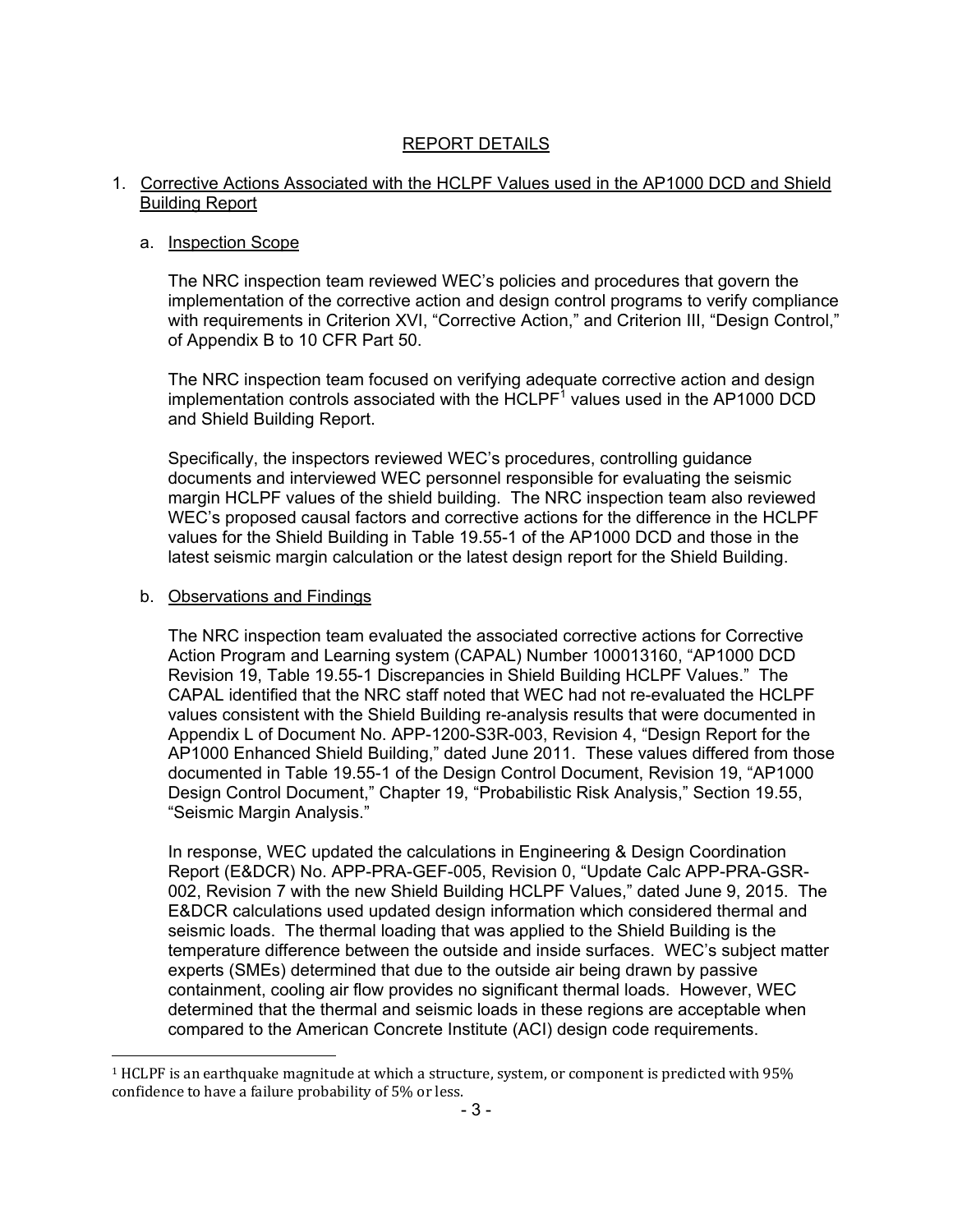WEC's analysis showed that the additional demands produced by the thermal loading do not have a significant influence on the structural characteristics. The calculation shows that the plastic collapse strength of the structure remains the same. Although the yield varies slightly from the calculations without thermal load and the updated calculations with thermal load, the structural collapse strength remains essentially unchanged.

The NRC inspection team noted that the revised calculations performed in the E&DCR will be used to update the next revision of Document No. APP-PRA-GSR-002, (Revision 8), "AP1000 Seismic Margin HCLPF Calculations." In discussions with WEC's SMEs, the DCD Table 19.55-1 will not be updated to reflect the new values. The change in values was not considered significant enough to warrant a revision to the DCD.

The NRC inspection team noted CAPAL 100013160 stated that the variance in the updated HCLPF values does not affect the probabilistic risk assessment (PRA) conclusion in Document No. APP-PRA-GSC-027, Revision 2, "AP1000 PRA-Based Seismic Margin Assessment Update," dated February 8, 2011. This is because there are other more dominant initiating event HCLPFs. For the structural (gross structural collapse) initiating event, other buildings are also more dominant.

No findings of significance were identified in this area.

### c. Conclusion

The inspectors concluded that WEC's implementation of their policies and procedures for the corrective actions associated with the HCLPF values used in the DCD and Sield Building report were consistent with the regulatory requirements set forth in Criterion XVI, "Corrective Action," and Criterion III, "Design Control," of Appendix B to 10 CFR Part 50 and the associated quality assurance programmatic controls described in the Westinghouse AP1000 "Design Certification Document," Revision 19, Chapter 17, "Quality Assurance." No issues of significance were identified.

### 6. Entrance and Exit Meetings

On June 10, 2015, the inspectors presented the inspection scope during an entrance meeting with Mr. David Paese, Acting Manager, AP1000 Licensing and Inspection Support, of WEC, and other WEC personnel. On June 11, 2015, the inspectors presented the inspection results during an exit meeting with Mr. David Paese, Acting Manager, AP1000 Licensing and Inspection Support, and other WEC personnel.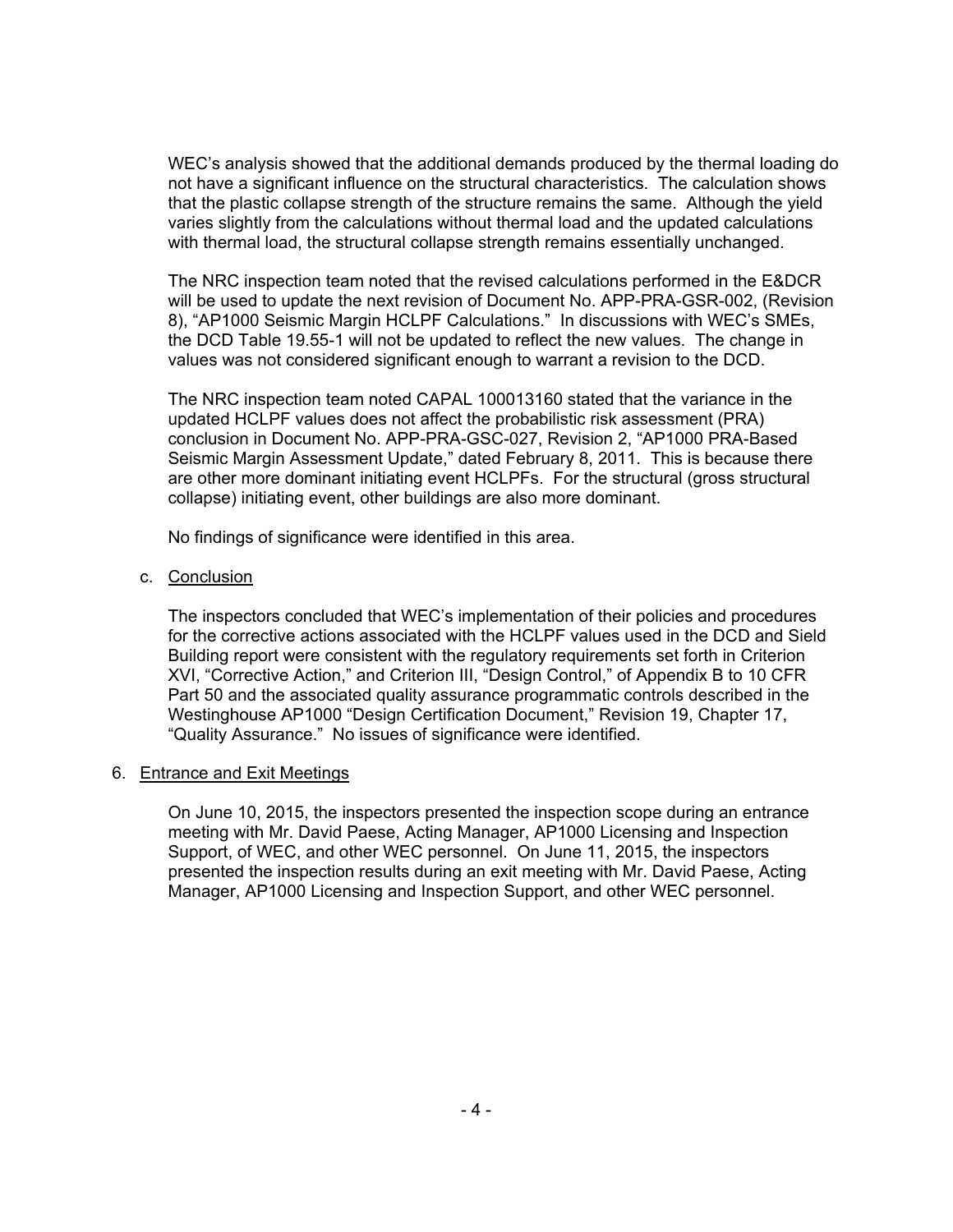# **ATTACHMENT**

# 1. PERSONS CONTACTED AND NRC STAFF INVOLVED:

| <b>Name</b>          | <b>Affiliation</b> | <b>Entrance</b> | Exit | <b>Interviewed</b> |
|----------------------|--------------------|-----------------|------|--------------------|
| <b>Paul Prescott</b> | <b>NRC</b>         |                 |      |                    |
| Aaron Armstrong      | <b>NRC</b>         |                 |      |                    |
| <b>Ronald Wessel</b> | <b>WEC</b>         |                 |      |                    |
| Jill Watson          | <b>WEC</b>         |                 |      |                    |
| William LaPay        | <b>WEC</b>         |                 |      |                    |
| <b>Richard Paese</b> | <b>WEC</b>         |                 |      |                    |
| Jie Jennifer Zhang   | <b>WEC</b>         |                 |      |                    |
| Keith Coogler        | <b>WEC</b>         |                 |      |                    |

### 2. INSPECTION PROCEDURES USED:

IP 43002, "Routine Inspections of Nuclear Vendors," dated July 15, 2013

### 3. LIST OF ITEMS OPENED, CLOSED, AND DISCUSSED:

| Item Number | <b>Status</b> | Type | Description | Applicable<br><b>ITAAC</b> |
|-------------|---------------|------|-------------|----------------------------|
| N/A         |               |      |             |                            |

# 4. INSPECTIONS, TESTS, ANALYSES, AND ACCEPTANCE CRITERIA:

| <b>COL</b> | DCD# | <b>Design Commitment</b> | <b>Component/Activity</b> |
|------------|------|--------------------------|---------------------------|
| N/A        |      |                          |                           |

# 5. DOCUMENTS REVIEWED:

#### WEC Procedures and Documents

- WEC 3.2.6, Revision 2, "Design Analysis," dated May 28, 2015
- WEC 16.2, Revision 8, "Westinghouse Corrective Action Program," dated April 21, 2015
- WEC 3.4.1, Revision 3, "Change Control for the AP1000 Plant Program," dated October 31, 2013
- WEC 3.3.3, Revision 2, "Design Verification," dated May 7, 2015
- Document No. APP-GW-GAP-420, Revision 8 "Engineering and Design Coordination Report," dated August 28, 2013